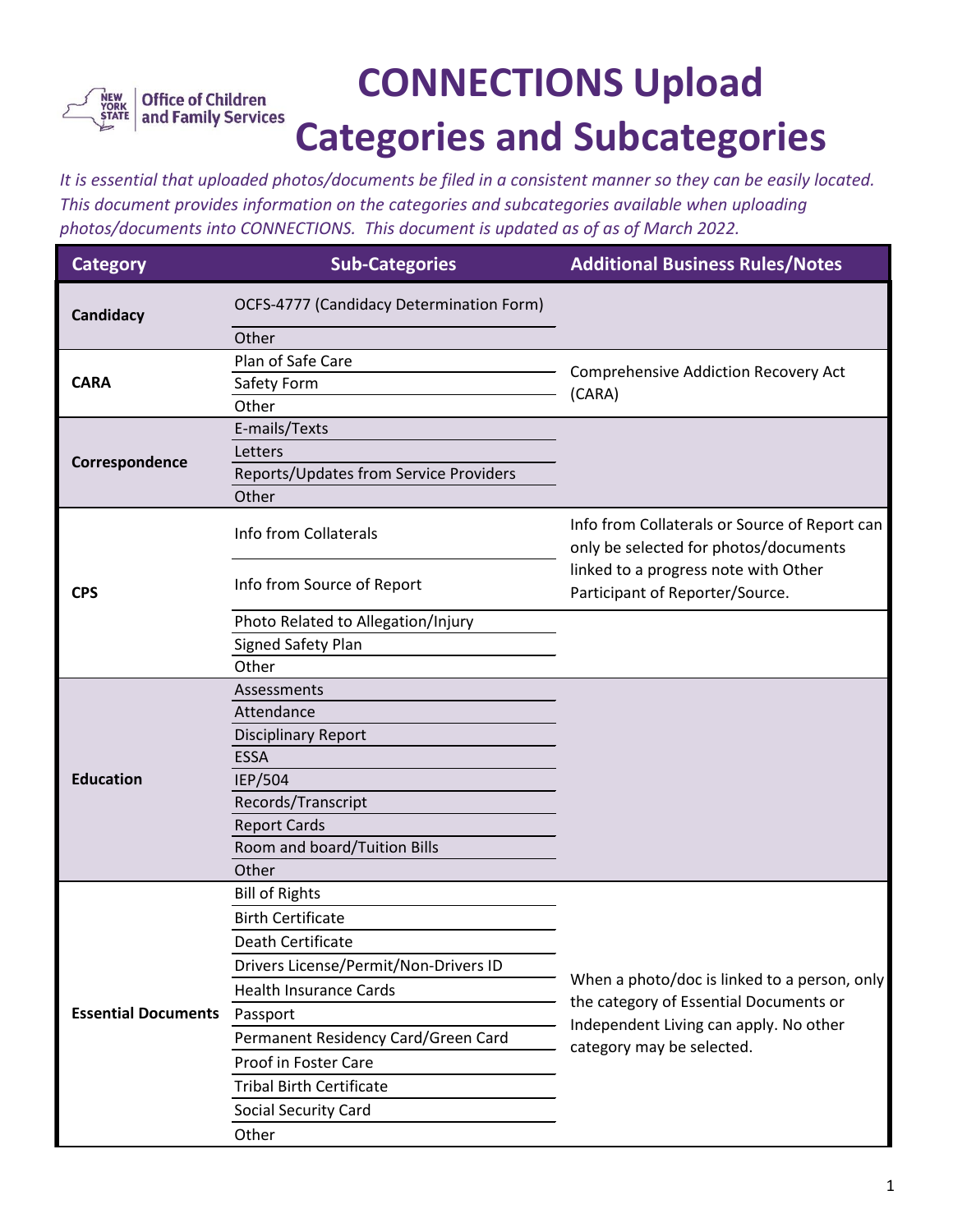| <b>Category</b>           | <b>Sub-Categories</b>                                            | <b>Additional Business Rules/Notes</b>                                                                                                                                                                                                                                                                |
|---------------------------|------------------------------------------------------------------|-------------------------------------------------------------------------------------------------------------------------------------------------------------------------------------------------------------------------------------------------------------------------------------------------------|
| <b>Family First</b>       | 30-Day Assessment Tool                                           | All Family First Forms must be uploaded to<br>the Health Services window by a worker<br>with one of the following:<br>• a role in the stage, or<br>• access to the worker's workload via unit<br>hierarchy or Agency Access, or<br>• speciality path with agency designated as<br>Health Responsible. |
|                           | 30-Day QDM Form                                                  |                                                                                                                                                                                                                                                                                                       |
|                           | Educational Assessments and Reports (IEP,<br>Psychosocial, etc.) |                                                                                                                                                                                                                                                                                                       |
|                           | <b>FTM Form</b>                                                  |                                                                                                                                                                                                                                                                                                       |
|                           | <b>LSR Forms</b>                                                 |                                                                                                                                                                                                                                                                                                       |
|                           | Psychiatric/Psycholgical Assessments                             | The 30 Day Assessment Tool is the CANS-NY<br>or CASII.<br>The QI Assessment is the Qualified Individual<br>Report OCFS-5571 and/or Qualified<br>Individual Assessment Summary Report OCFS<br>5572.                                                                                                    |
|                           | QI Assessment                                                    |                                                                                                                                                                                                                                                                                                       |
|                           | Substance Abuse Evals.                                           |                                                                                                                                                                                                                                                                                                       |
|                           | <b>Treatment Reports</b>                                         |                                                                                                                                                                                                                                                                                                       |
|                           | Other                                                            |                                                                                                                                                                                                                                                                                                       |
| <b>FASP</b>               | Signed Service Plan Review Page                                  |                                                                                                                                                                                                                                                                                                       |
|                           | Other                                                            |                                                                                                                                                                                                                                                                                                       |
|                           | <b>Additional Requested Documents</b>                            |                                                                                                                                                                                                                                                                                                       |
|                           | Application                                                      |                                                                                                                                                                                                                                                                                                       |
|                           | Clearances                                                       |                                                                                                                                                                                                                                                                                                       |
|                           | <b>Expedited Home Study</b>                                      |                                                                                                                                                                                                                                                                                                       |
|                           | <b>Foster Parent Agreement</b>                                   |                                                                                                                                                                                                                                                                                                       |
|                           | Genogram                                                         |                                                                                                                                                                                                                                                                                                       |
|                           | Home Study                                                       |                                                                                                                                                                                                                                                                                                       |
| Foster/Adoptive           | Medical                                                          |                                                                                                                                                                                                                                                                                                       |
|                           | Pictures                                                         |                                                                                                                                                                                                                                                                                                       |
|                           | Reauthorization                                                  |                                                                                                                                                                                                                                                                                                       |
|                           | References                                                       |                                                                                                                                                                                                                                                                                                       |
|                           | Safety Review Form                                               |                                                                                                                                                                                                                                                                                                       |
|                           | Self-Assessment<br><b>Training Certification Documents</b>       |                                                                                                                                                                                                                                                                                                       |
|                           | Other                                                            |                                                                                                                                                                                                                                                                                                       |
|                           | Dental                                                           |                                                                                                                                                                                                                                                                                                       |
| <b>Health</b>             | Drug Test Results/Treatment Record                               | May only be used in the following areas:                                                                                                                                                                                                                                                              |
|                           | <b>HIV</b>                                                       | . Within the Health Dialog of the FSS stage                                                                                                                                                                                                                                                           |
|                           | <b>Physical Exam</b>                                             | · Within a Progress Note, Allegation, or                                                                                                                                                                                                                                                              |
|                           | Signed HIPPA                                                     | Stage within an INV stage.                                                                                                                                                                                                                                                                            |
|                           | Other                                                            |                                                                                                                                                                                                                                                                                                       |
| <b>Independent Living</b> | <b>Skills Assessment</b>                                         | When a photo/doc is linked to a person, only<br>the category of Essential Documents or<br>Independent Living can apply. No other<br>category may be selected.                                                                                                                                         |
|                           | <b>Transition Plan/Update</b>                                    |                                                                                                                                                                                                                                                                                                       |
|                           | Other                                                            |                                                                                                                                                                                                                                                                                                       |